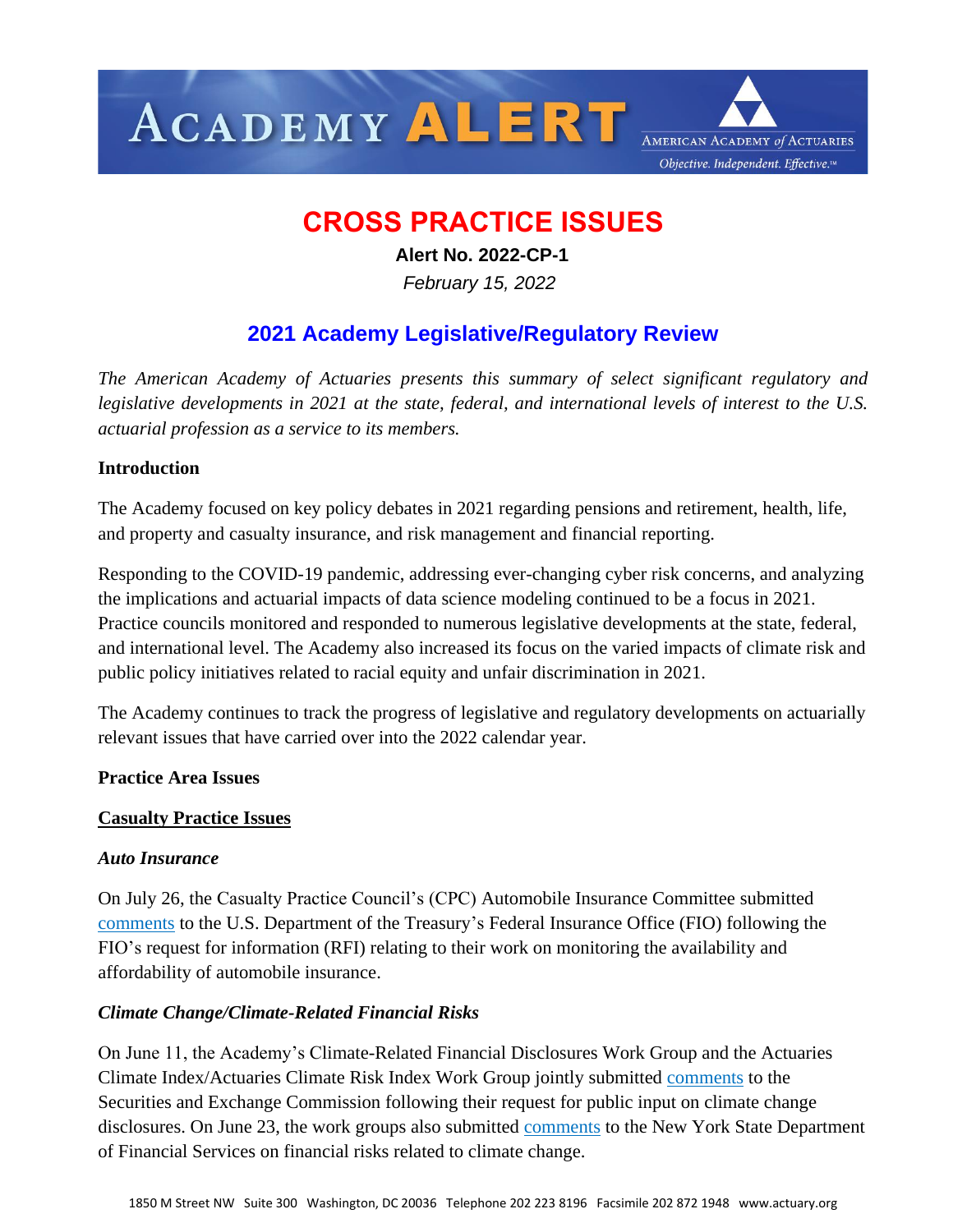On November 15, the Academy's Climate Change Joint Task Force submitted [comments](https://www.actuary.org/sites/default/files/2021-11/11152021_FIO_RFI_Climate-Related_Financial_Risks.pdf) to the FIO regarding its RFI on future work relating to the insurance sector and climate-related financial risks. Among other topics, the task force's comments address the *[Executive Order on Climate-Related](https://www.whitehouse.gov/briefing-room/presidential-actions/2021/05/20/executive-order-on-climate-related-financial-risk/)  [Financial Risk](https://www.whitehouse.gov/briefing-room/presidential-actions/2021/05/20/executive-order-on-climate-related-financial-risk/)*, FIO's climate-related priorities, and insurance supervision and regulation.

## *Cyber Risk*

On January 7, the Academy's Cyber Risk Task Force [responded](https://www.actuary.org/sites/default/files/2021-01/Cyber_TRIA_Academy_Comment_Letter.pdf) to FIO's questions about the applicability of the Terrorism Risk Insurance Act (TRIA) in cases of cyber-attacks that are aimed at targets outside the U.S. but cause insured losses in the U.S. The task force also noted the potential difficulty of meeting TRIA's requirement for an official finding that the source of an attack was a nongovernmental terrorist organization.

In August, the CPC's Cyber Risk Task Force released the *[Cyber Risk Toolkit](https://www.actuary.org/sites/default/files/2021-08/CyberRiskToolkit.pdf)*, a compendium of CPC publications related to cyber risk. The toolkit is intended to be a helpful resource for the public, public policymakers, the actuarial profession, the insurance sector, and other stakeholders. The toolkit includes sections dedicated to describing the cyber threat landscape, "silent" cyber threats, an introduction to cyber data, cyber risk accumulation, cyber risk reinsurance issues, and ransomware. The toolkit was also featured in a [webinar,](https://www.actuary.org/node/14533) *Cyber Risk Trends and Issues in Insurance*, hosted by the task force on August 26.

## *National Flood Insurance Program*

Negotiations in Congress on spending and appropriations legislation led to numerous temporary extensions of the National Flood Insurance Program (NFIP) in 2021. On September 30, Congress passed and President Biden signed [H.R. 5305,](https://www.congress.gov/117/plaws/publ43/PLAW-117publ43.pdf) the Extending Government Funding and Delivering Emergency Assistance Act, a stopgap spending measure which allocated funding through December 3, 2021 in order to avoid a government shutdown. The law included a \$28.6 billion appropriation for disaster aid and authorized an extension of the NFIP at fiscal year 2021 levels. On December 3, 2021, President Biden signed [H.R.6119,](https://www.congress.gov/117/plaws/publ70/PLAW-117publ70.pdf) the Further Extending Government Funding Act that included an extension of the NFIP's authorization through February 18, 2022.

In 2021, the Federal Emergency Management Agency (FEMA) implemented a new risk rating system dubbed ["Risk Rating 2.0.](https://www.fema.gov/flood-insurance/risk-rating)" The agency claims the updated rating methodology will be more "actuarily sound, equitable, easier to understand and better reflect a property's flood risk." Risk Rating 2.0 applies to policies with a start date of October 1, 2021, or later, while policies renewing on or after April 1, 2022 will be subject to the new rating methodology.  

On September 22, a coalition of nine U.S. senators led by Bob Menendez (D-NJ) and Bill Cassidy (RLA) submitted a [letter](https://www.menendez.senate.gov/imo/media/doc/rr_2.0letter.pdf) to FEMA over concerns that 80 percent of policyholders will see premium increases nationwide and as a result about 900,000 policyholders will drop out of the NFIP over the next decade.

## *Risk-Based Capital*

In March, the CPC's Risk-Based Capital (RBC) Committee issued a [report](https://www.actuary.org/sites/default/files/2021-04/PC-RBC-UW-Factors-2021-Apr.pdf) to the National Association of Insurance Commissioner's (NAIC's) Property and Casualty Risk-Based Capital (E) Working Group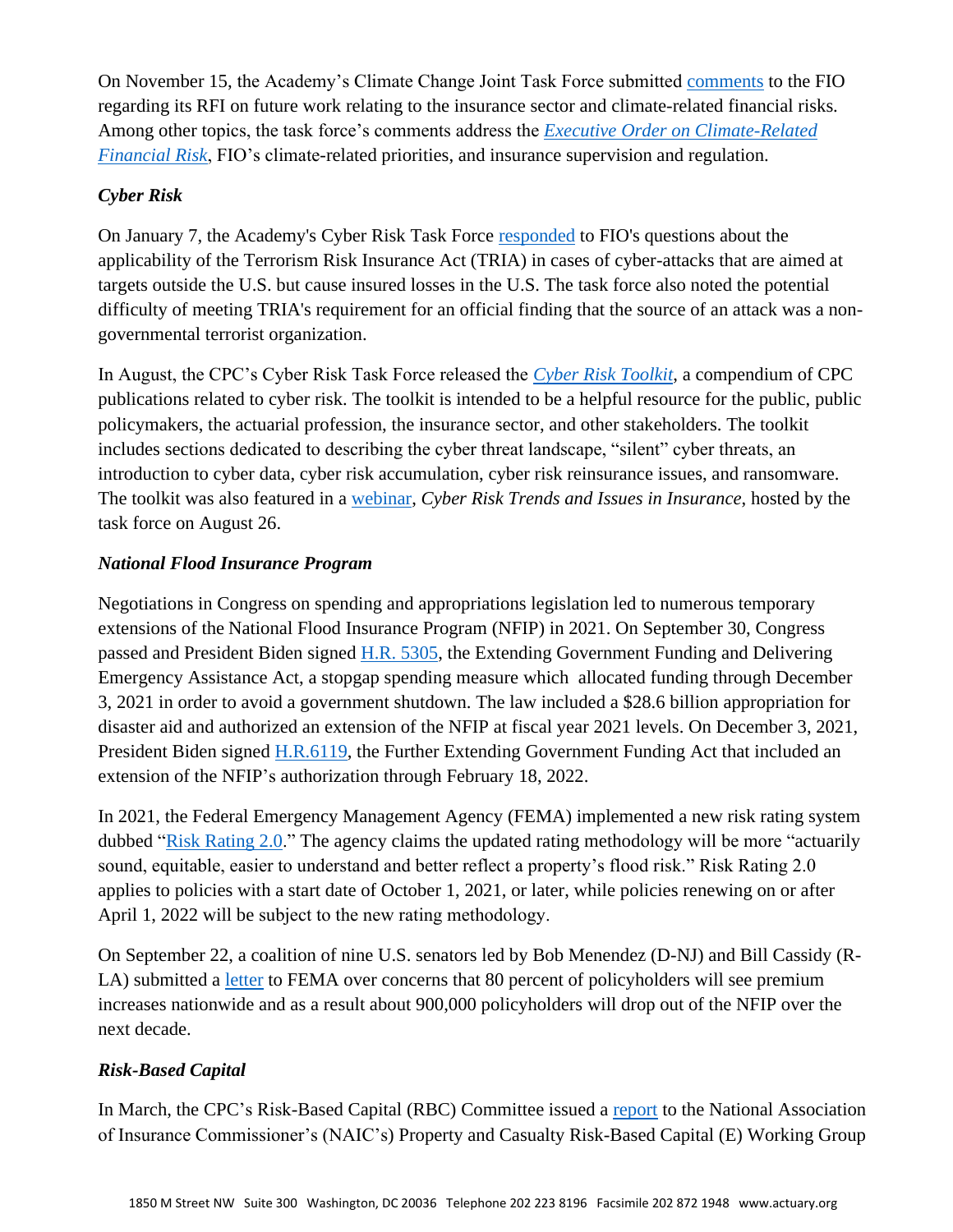indicating line of business underwriting risk factors for the Property and Casualty (P&C) RBC Formula.

## *Unfair Discrimination*

On March 31, the CPC submitted a [comment letter](https://www.actuary.org/sites/default/files/2021-03/CPC-Comments-CO-SB-21-169.pdf) on the since-enacted Colorado Senate Bill 21-169. The law intends to protect consumers from unfair discrimination in insurance practices. Recently, Academy President Maryellen Coggins [sent a letter](https://www.actuary.org/sites/default/files/2022-02/Academy_Comments_CO_DOI_02.04.22.pdf) to Colorado Insurance Commissioner Michael Conway on the new law. The statute, enacted last July, prohibits unfair discrimination based on certain personal characteristics—race, color, national or ethnic origin, religion, sex, sexual orientation, disability, gender identity, or gender expression—in any insurer practice. The Colorado Division of Insurance is beginning to gather stakeholder input in advance of a rulemaking based on the new law.

## **Health Practice Issues**

## *Affordable Care Act*

On June 21, the United States Supreme Court [declined](https://www.supremecourt.gov/orders/courtorders/062121zor_4f14.pdf) to hear appeals brought by health insurance [companies](https://www.supremecourt.gov/search.aspx?filename=/docket/docketfiles/html/public/20-1200.html) seeking full reimbursement for cost-sharing reduction payments from the federal government under a provision of the Affordable Care Act (ACA). The insurers' writ of certiorari for appeal before the Court had stated they were owed reimbursements for each year they did not receive federal government payments.

On June 17, in the case *California v. Texas*, the United States Supreme Court again upheld the Affordable Care Act by [ruling](https://www.supremecourt.gov/opinions/20pdf/19-840_6jfm.pdf) that Texas and other states challenging the constitutionality of the ACA's individual mandate (a provision requiring individuals to purchase minimum essential coverage or face a tax penalty) on the basis of taxation did not have legal standing to do so.

## *Alzheimer's Disease Treatment*

On June 7, the Food and Drug Administration (FDA) [approved](https://www.fda.gov/news-events/press-announcements/fda-grants-accelerated-approval-alzheimers-drug) the use of Biogen Inc.'s aducanumab (to be sold using the commercial name "Aduhelm") to treat patients with Alzheimer's disease. The FDA approved the drug for use using their [Accelerated Approval Program,](https://www.fda.gov/patients/fast-track-breakthrough-therapy-accelerated-approval-priority-review/accelerated-approval) which expedites the development and review of drugs based on preliminary evidence rather than definitive measures of clinical benefits. At the time of approval Biogen priced Aduhelm at \$56,000 per year for consumers, but later reduced its price to roughly \$28,000 annually for a course of treatment. The move prompted Health and Human Services (HHS) Secretary Xavier Becerra on January 10, 2022, [to instruct](https://www.hhs.gov/about/news/2022/01/10/hhs-secretary-xavier-becerra-instructs-cms-reassess-recommendation-2022-medicare-part-b-premium.html) the Centers for Medicare & Medicaid Services (CMS) to reassess the 2022 Medicare Part B premium.

## *American Rescue Plan Act (ARPA)*

On March 11, President Biden signed the COVID-relief-focused [American Rescue Plan Act of 2021](https://www.congress.gov/117/bills/hr1319/BILLS-117hr1319enr.pdf) (H.R.1319) into law. Among other provisions, the law provides a two-year fiscal incentive to encourage states to adopt a permanent expansion of Medicaid to cover individuals in the "coverage gap" (those that do not qualify for Medicaid but have incomes below poverty levels and thus are ineligible for premium subsidies in ACA marketplaces).

## *Further Implementation of the No Surprises Act*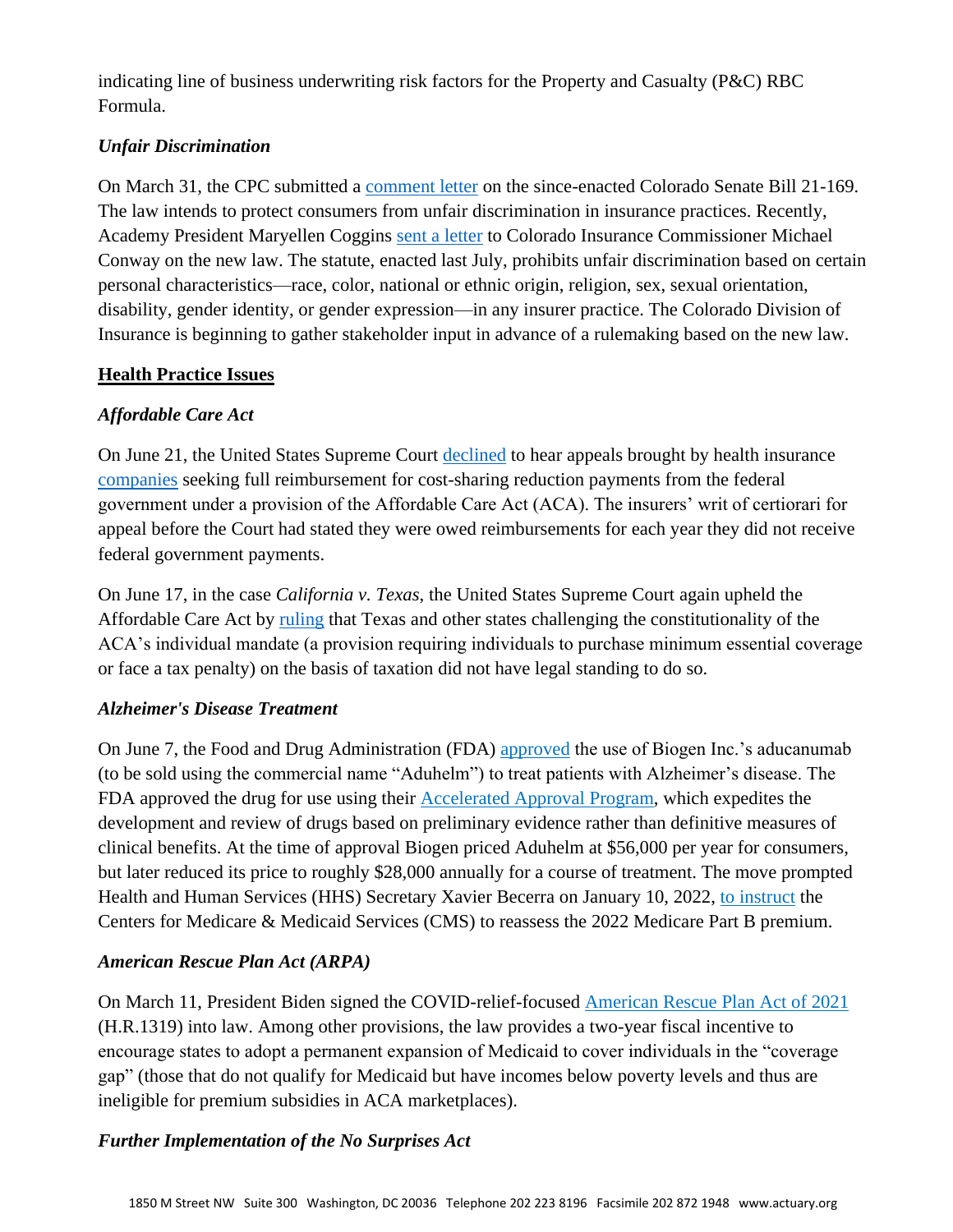The Biden Administration and numerous federal agencies took steps to further implement the *No Surprises Act*, a law that protects patients from "surprise medical bills" under certain conditions enacted through the Consolidated Appropriations Act ("the Act"), 2021 [\(H.R. 133,](https://www.govinfo.gov/content/pkg/BILLS-116hr133enr/pdf/BILLS-116hr133enr.pdf) Division BB – Private Health Insurance and Public Health Provisions). On September 30, the Department of HHS/CMS, Department of Labor (DOL)/Employee Benefits Security Administration, Department of the Treasury (Treasury) (collectively "the Departments"), and the Office of Personnel Management (OPM) issued an [interim final rule](https://www.govinfo.gov/content/pkg/FR-2021-10-07/pdf/2021-21441.pdf) with a comment period to further implement the law. The Departments and OPM also issued rulemaking seeking to collect [air ambulance plan data](https://public-inspection.federalregister.gov/2021-19797.pdf) and CMS issued rulemaking on consumer [protections](https://www.cms.gov/files/document/cms-9909-ifc-surprise-billing-disclaimer-50.pdf) related to surprise medical billing.

On June 25, the Academy's Health Practice Council's Individual and Small Group Markets Committee and the Active Benefits Subcommittee submitted [comments](https://www.actuary.org/sites/default/files/2021-06/American_Academy_of_Actuaries_Comment_Letter_Surprise_Billing_06.25.21.pdf) to the Departments of HHS, Labor, and Treasury as those agencies worked to develop proposed rules related to the *No Surprises Act*.

## *Health Disparities*

On October 29, the American Academy of Actuaries Health Equity Work Group issued a [request for](https://www.actuary.org/sites/default/files/2021-10/Academy_HEWG_RFI_10.29.2021.pdf)  [information](https://www.actuary.org/sites/default/files/2021-10/Academy_HEWG_RFI_10.29.2021.pdf) (RFI) to solicit input on its work assessing whether and how health actuarial practices and methods affect health disparities with comments due by February 15, 2022.

## *Long-term Care Insurance*

On June 30, U.S. Representative Thomas Suozzi (D-NY-3) introduced the Well-Being Insurance for Seniors to be at Home (WISH) Act [\(H.R. 4289\)](https://suozzi.house.gov/sites/suozzi.house.gov/files/WISHActBillText.pdf) to create a public catastrophic long-term care insurance program. The program would be financed by a payroll tax of 0.3 percent for workers and 0.3 percent for employers, or about \$300 per year for a median wage worker. The program would pay out a monthly cash benefit of about \$3,600 (indexed to inflation), estimated to be enough to pay for six hours of in-home care daily, but would be flexible for other long-term services and supports. The bill is currently before the House Ways and Means Subcommittee on Social Security.

## *Medicaid*

On January 28, 2021 the Biden Administration issued [Executive Order 14009.](https://www.govinfo.gov/content/pkg/FR-2021-02-02/pdf/2021-02252.pdf) The Executive Order called for efforts to protect and strengthen Medicaid and directed a review of waivers that may reduce coverage or undermine Medicaid. On December 13, the Administration issued an [Executive Order](https://www.whitehouse.gov/briefing-room/presidential-actions/2021/12/13/executive-order-on-transforming-federal-customer-experience-and-service-delivery-to-rebuild-trust-in-government/) focused on streamlining Medicaid eligibility and enrollment processes and increasing efforts to reach uninsured individuals who are eligible for Medicaid or Marketplace coverage. The Administration also issued [final withdrawals](https://www.kff.org/medicaid/issue-brief/medicaid-waiver-tracker-approved-and-pending-section-1115-waivers-by-state/) of waivers that conditioned Medicaid eligibility on work requirements.

On February 12, the Academy's Health Practice Council (HPC) submitted a [comment letter](https://www.actuary.org/sites/default/files/2021-02/American_Academy_of_Actuaries_Comment_Letter_on_EO_Regulatory_Review.pdf) to Treasury, DOL, and HHS on review of agency actions related to the ACA and Medicaid as put forward in a presidential executive order. The letter links to previous Academy comment letters regarding relevant proposed rules.

## *Prescription Drug Prices*

On July 9, the Biden Administration issued the *[Executive Order on Promoting Competition in the](https://www.whitehouse.gov/briefing-room/presidential-actions/2021/07/09/executive-order-on-promoting-competition-in-the-american-economy/)  [American Economy](https://www.whitehouse.gov/briefing-room/presidential-actions/2021/07/09/executive-order-on-promoting-competition-in-the-american-economy/)* applying to a variety of business and financial sectors. The executive order: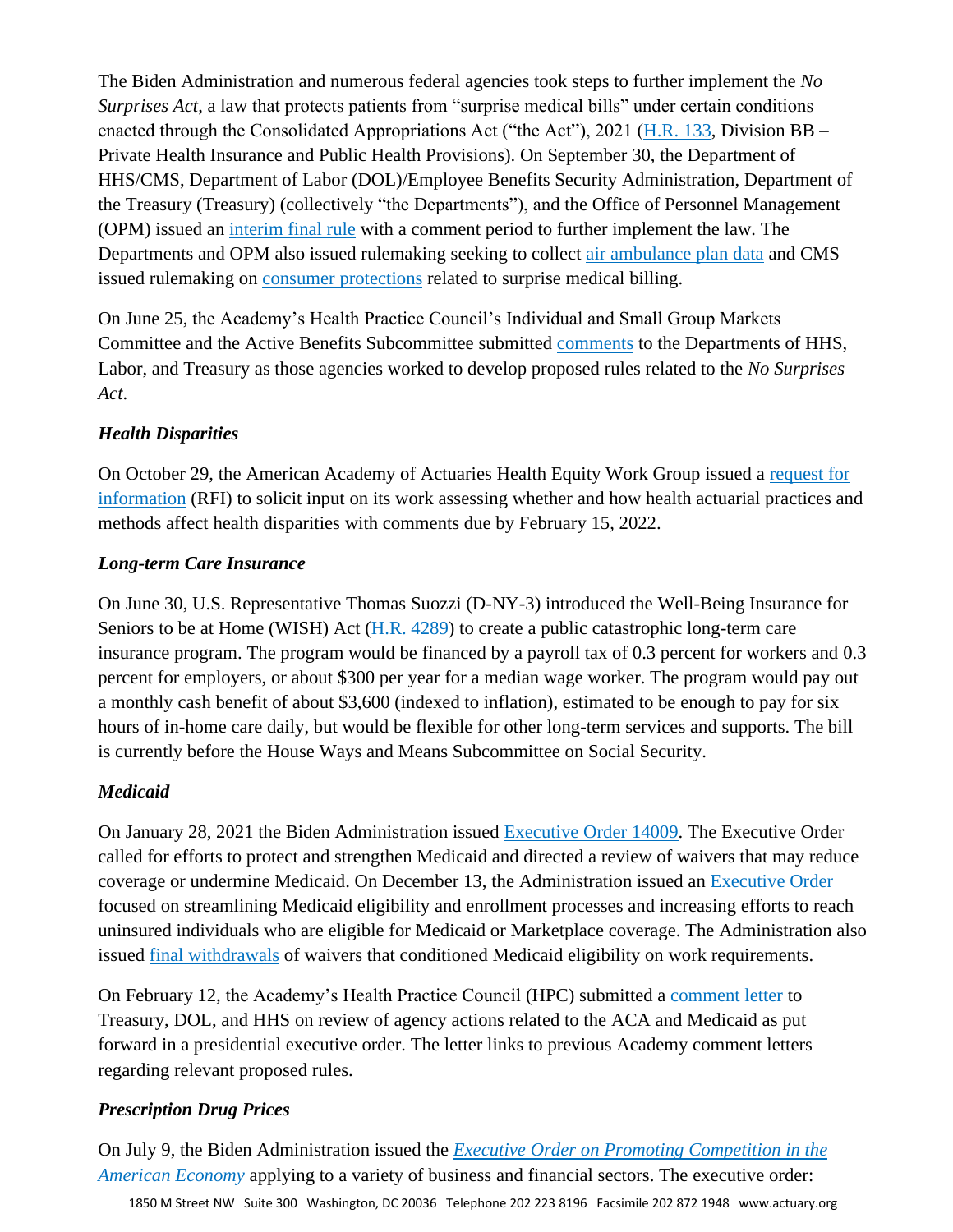- Directs the FDA to work with state governments to import lower-priced prescription drugs from Canada;
- Requires HHS to increase support for generic and biosimilar drugs; and
- Directs HHS to implement standardized health plan options in the National Health Insurance Marketplace; intended to make it easier for consumers to select their insurers.

## *Risk Adjustment Models*

On November 24, the Risk Sharing Subcommittee submitted [comments](https://www.actuary.org/sites/default/files/2021-11/Academy_Comment_Letter_CCIIO_RA_Technical_Paper_11.24.21.pdf) to the CMS Center for Consumer Information and Insurance Oversight (CCIIO) on the *HHS-Operated Risk Adjustment Technical Paper on Possible Model Changes*, which was exposed for comment on October 26.

## *Unfair Discrimination*

The HPC submitted two comment letters on [March 29](https://www.actuary.org/sites/default/files/2021-03/Academy_HPC_Comment_Letter_CO_SB_21-169.pdf) and [April 30](https://www.actuary.org/sites/default/files/2021-04/American_Academy_of_Actuaries_Health_Practice_Comments_Rev_CO_Sen_21-169_4.30.21.pdf) to Colorado State Senator Janet Buckner regarding the potential impact to health insurance of [Colorado Senate Bill 21-169,](https://leg.colorado.gov/sites/default/files/2021a_169_signed.pdf) state legislation signed into law on July 6, aimed at protecting consumers from unfair discrimination in insurance practices.

## **Life Practice Issues**

## *Group Term Life Insurance*

U.S. Representative Michael Burgess (R-TX-26) introduced the Group Term Life Insurance Increase Act [\(H.R. 195\)](https://www.congress.gov/117/bills/hr195/BILLS-117hr195ih.pdf) to increase the limit on the amount of employer-provided group term life insurance that an employee may exclude from gross income for income tax purposes. Currently, an employee may exclude from gross income up to \$50,000 of the cost of group term life insurance plus any amount paid by the employee for the purchase of that insurance. The bill would increase the \$50,000 limit to \$375,000 and adjust the increased limit for inflation. The legislation is currently before the House Committee on Ways and Means.

## *National Association of Insurance Commissioners (NAIC)*

On May 14, then-Academy President Tom Campbell submitted a [letter](https://www.actuary.org/sites/default/files/2021-05/AMERICAN_ACADEMY_of_ACTUARIES_NAIC_SCORI_Charges_Comments_5%20.14.pdf) to the NAIC Special Committee on Race and Insurance on proposed charges regarding property, casualty, and life insurance issues related to Workstream Three (property/casualty) and Workstream Four (life insurance and annuities).

On May 25, the Life Reserves Work Group submitted a [comment letter](https://www.actuary.org/sites/default/files/2021-05/Academy_LRWG_Comment_Letter_on_APF_2020-10.pdf) to NAIC's Life Actuarial (A) Task Force (LATF) on amendment proposal form APF 2020-10, addressing the inclusion of future mortality improvement into principle-based reserving valuations.

On May 27, the C1 Work Group submitted a [comment letter](https://www.actuary.org/sites/default/files/2021-05/Academy_C1WG_Letter_to_LRBC_5.27.2021.pdf) to the NAIC's Life Risk-Based Capital (E) Working Group on its exposures of proposed bond factors and instructions. In the comment letter the work group raises questions with certain areas of difference, including modeled loss experience, risk premium, discount rate, and modeling questions.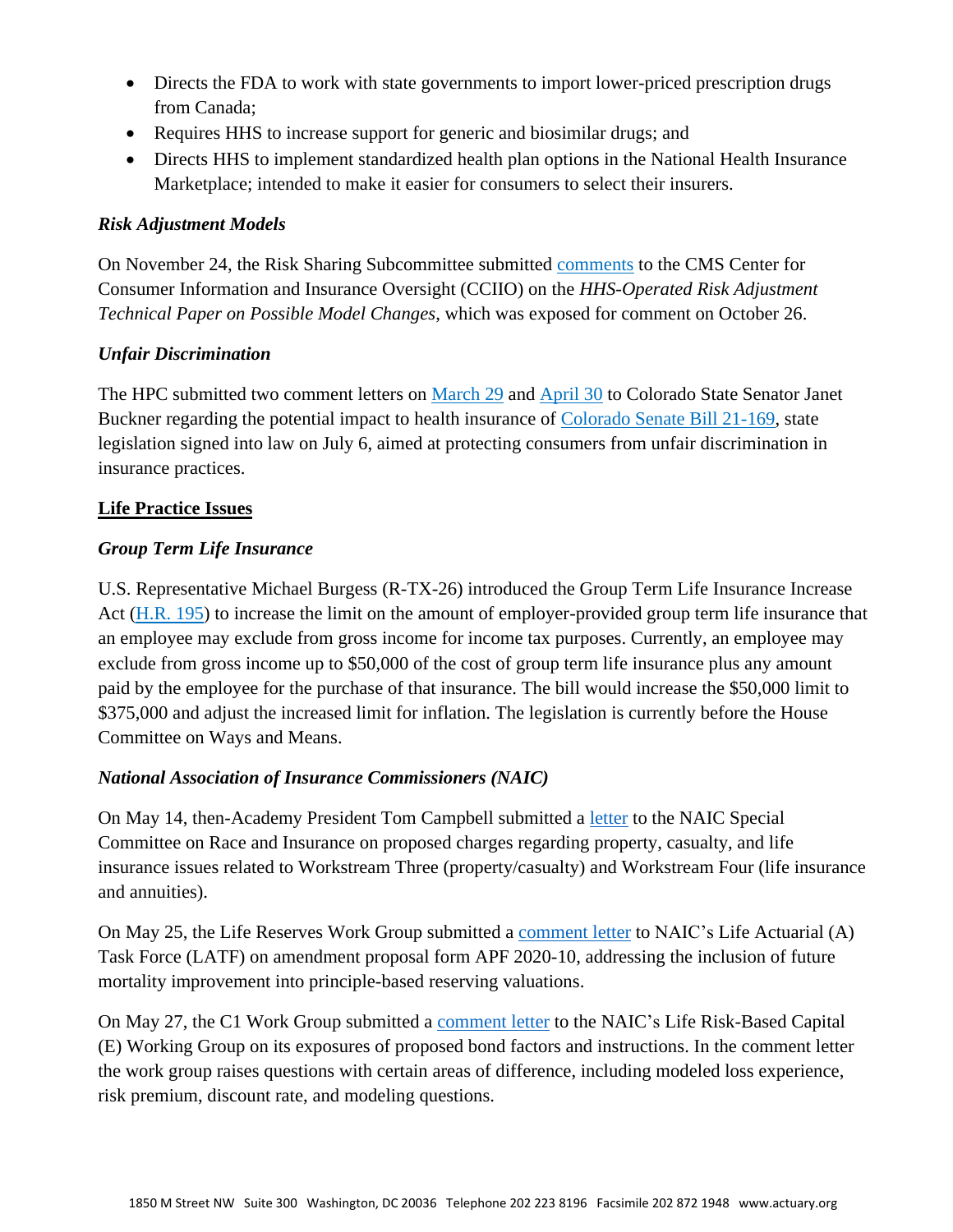On June 14, the Life Reserves Work Group submitted a [comment letter](https://www.actuary.org/sites/default/files/2021-06/LRWG_Comment_Letter_on_APF_2019-34.pdf) to NAIC's LATF on a Valuation Manual amendment proposal form regarding asset adequacy testing for reinsurance requirements.

On July 14, the Life Practice Council's (LPC) Life Reserves Work Group submitted a [comment letter](https://www.actuary.org/sites/default/files/2021-06/LRWG_Comment_Letter_on_APF_2019-34.pdf) to the NAIC's LATF on a Valuation Manual amendment proposal form regarding asset adequacy testing for reinsurance requirements.

On July 16, the Annuity Reserves and Capital Work Group (ARCWG) submitted a [proposed draft](https://www.actuary.org/sites/default/files/2021-07/ARCWG_VM_22_Draft_Proposal_July_2021_Combined.pdf) of revised NAIC VM-22 requirements for fixed annuity principle-based reserving framework.

On December 21, the Academy's C-2 Longevity Risk Work Group submitted [comments](https://www.actuary.org/sites/default/files/2021-12/C2_LRWG_Reserve_Implications_Letter.pdf) to the NAIC's Longevity Risk (A/E) Subgroup regarding the reserve implications of expanding the scope of C-2 Longevity Risk-Based Capital requirements to include longevity reinsurance contracts in the proposed Principle-Based Reserving framework. On November 9, the LPC's C-2 Mortality Work Group [presented](https://www.actuary.org/sites/default/files/NAIC_Life_RBC_C2_Recommendation_November_2021_Final.pdf) to the NAIC's Life Risk-Based Capital (E) Working Group regarding its [report](https://www.actuary.org/sites/default/files/Academy_C2_Mortality_Risk_Work_Group_Report_to_LRBC_November_2021_Final.pdf) on recommendations for updated C-2 factors.

## *Trusts*

The House Ways and Means Committee approved [draft legislation](https://waysandmeans.house.gov/sites/democrats.waysandmeans.house.gov/files/documents/SubtitleISxS.pdf) as part of congressional Democrats' proposed tax plan to fund President Biden's "Build Back Better" social and economic spending package, with potential impacts for life insurance. Specifically, the bill included provisions under Sec. 138209—Certain Tax Rules Applicable to Grantor Trusts—containing language intended by proponents to reduce the size of taxable estates at death for Americans holding life insurance policies. The language would have amended current law to require that life insurance in a grantor trust become a part of a person's taxable estate upon their death. Before the bill passed the House, lawmakers removed those provisions. The provisions could resurface in future deliberations on this bill or in other legislation.

## *Valuation Manual (VM)-22*

On April 8, the LPC's VM-22 subgroup released *[VM-22 In Brief](https://www.actuary.org/sites/default/files/2021-04/VM-22_In-Brief.pdf)*. The brief provides an overview of VM-22 requirements, which specify new interest rate requirements for reserves on single premium immediate annuities and similar contracts.

## **Pension Practice Issues**

## *Financial Accounting Standards Board Funding Balances*

On June 21, the Pension Committee submitted [comments](https://www.actuary.org/sites/default/files/2021-06/Comments_Maintenance_and_Application_of_Funding_Balances_Academy_Pension_Committee.pdf) to the Department of the Treasury and Internal Revenue Service providing suggestions for potential modification of the rules relating to the maintenance and application of funding balance elections.

On September 22, the Pension Committee submitted [comments](https://www.actuary.org/sites/default/files/2021-09/FASB_letter_response_to_ITC.pdf) to the Financial Accounting Standards Board (FASB) in response to their June 24 solicitation of stakeholder feedback on their future standard-setting agenda. The committee identified potential improvements to bring provisions of Topic ASC 715 up to date to reflect significant changes to pension plan design and utilization, as well as changes across the overall pension landscape, that have taken place since the current rules were last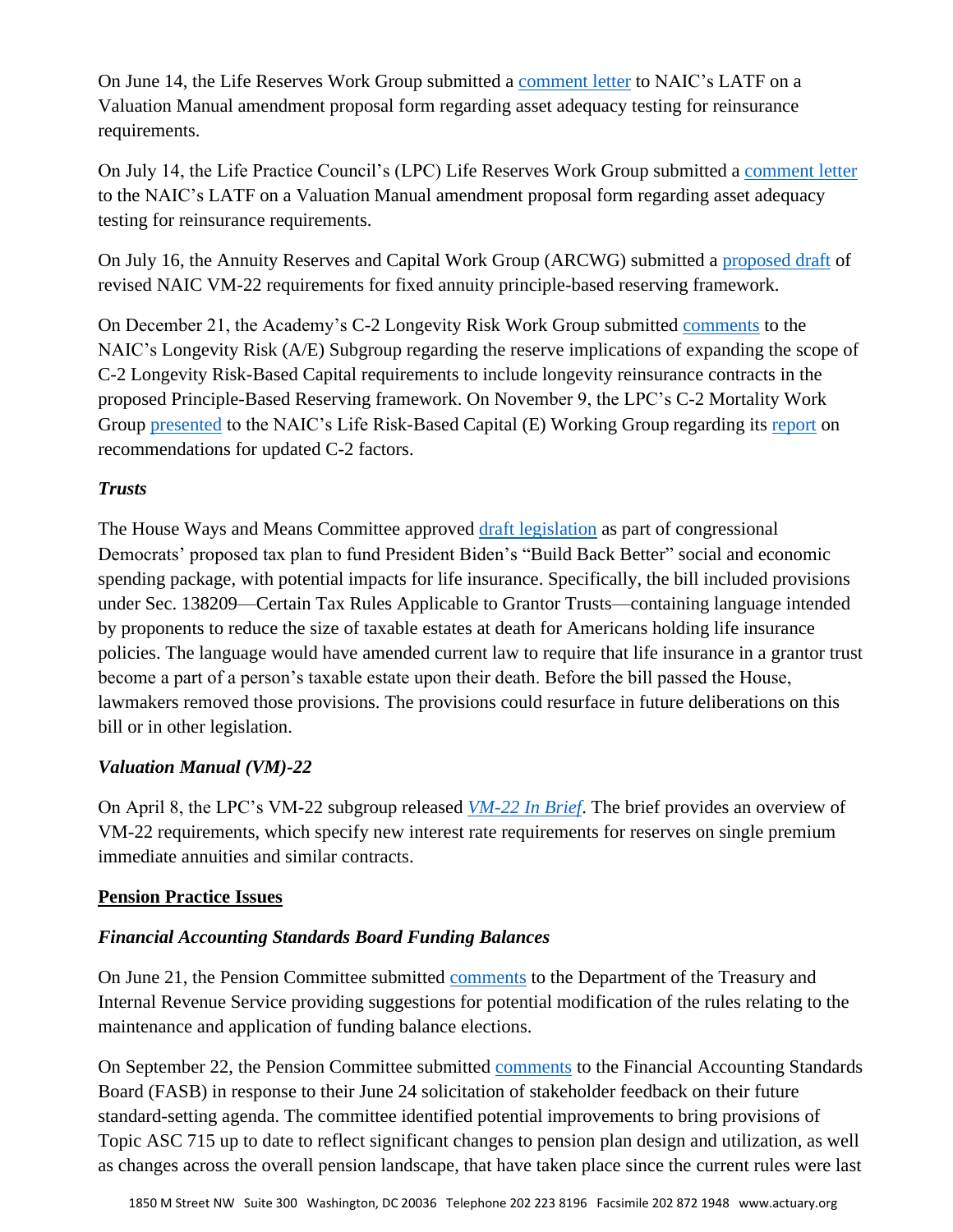substantively reviewed. Major items the committee highlighted include liability measurements and consistency between plan types, amortization discrepancies between frozen and active plans, and accounting for plans that base benefits on the actual return of plan assets.

## *Environmental, Social and Governance (ESG) Issues*

On October 13, the Department of Labor (DOL) announced the proposed rule *[Prudence and Loyalty in](https://www.govinfo.gov/content/pkg/FR-2021-10-14/pdf/2021-22263.pdf)  [Selecting Plan Investments and Exercising Shareholder Rights](https://www.govinfo.gov/content/pkg/FR-2021-10-14/pdf/2021-22263.pdf)*. The proposed rule would remove barriers to plan fiduciaries in considering climate change and other ESG factors when selecting investments and exercising shareholder rights. The proposed rule, according to DOL, was issued under the premise that climate change and other ESG factors can be financially material and that considering them will lead to better long-term risk-adjusted returns.

## *Life Expectancy*

On December 22, the Pension Committee published an [issue brief](https://www.actuary.org/sites/default/files/2021-12/LifeExpectancyIB12.21.pdf) providing clarification of life expectancy estimates after the Centers for Disease Control and Prevention (CDC) published provisional life expectancy estimates in its *[Vital Statistics Surveillance Report](https://www.cdc.gov/nchs/data/vsrr/vsrr015-508.pdf)*.

## *PBGC Projections*

On September 20, as required by the Employee Retirement Income Security Act (ERISA), the Pension Benefit Guaranty Corporation (PBGC) released the FY 2020 *[Projections Report](https://www.pbgc.gov/sites/default/files/documents/092021-fy2020-projrep.pdf)*, a ten-year forecast of the financial condition of PBGC's two insurance programs, the Single-Employer Program and Multiemployer Program. Per the *Projections Report*, the Multiemployer Program continues to report large deficits that are projected to grow over time to \$6.7B by fiscal year 2030. However, this is a significant improvement over the last year's projection of deficits of \$82.3B, largely due to the enactment of the American Rescue Plan Act of 2021 (ARPA). This projection delays the insolvency estimate to at least the mid-2030s. The *Projections Report* shows the Single-Employer Program continuing its well-funded financial position with the mean projected present value net financial position growing to \$49.9B from \$46.3B last year.

## *Pooled Employer Plans (PEPs)*

On May 14, the Retirement System Assessment and Policy (RSAP) Committee released an [issue brief](https://www.actuary.org/sites/default/files/2021-05/PooledEmployerPlans.5.2021.pdf) detailing considerations employers might take in determining whether to participate in a PEP. Authorized by the Setting Every Community Up for Retirement Enhancement (SECURE) Act of 2019 [\(Pub.L. 116–94,](https://www.congress.gov/116/bills/hr1994/BILLS-116hr1994rds.pdf) signed into law as part of the Further Consolidated Appropriations Act of 2020), PEPs are multiple-employer retirement plans designed to streamline administrative processes and reduce the complexity for employers offering 401(k) retirement plans.

#### *Social Security*

On September 20, the Social Security Committee released an [issue brief](https://www.actuary.org/sites/default/files/2021-09/2021_SocSec_TrusteeReport.pdf) on the *[2021 Social Security](https://www.ssa.gov/oact/TR/2021/tr2021.pdf)  [Trustees Report](https://www.ssa.gov/oact/TR/2021/tr2021.pdf)* examining the social insurance program's long-term solvency issues. The Social Security Committee also released an *issue brief* focusing on the implications of COVID-19 as reflected in the annual Social Security Trustees Reports from [2020](https://www.ssa.gov/oact/tr/2020/tr2020.pdf) and [2021.](https://www.ssa.gov/OACT/TR/2021/tr2021.pdf)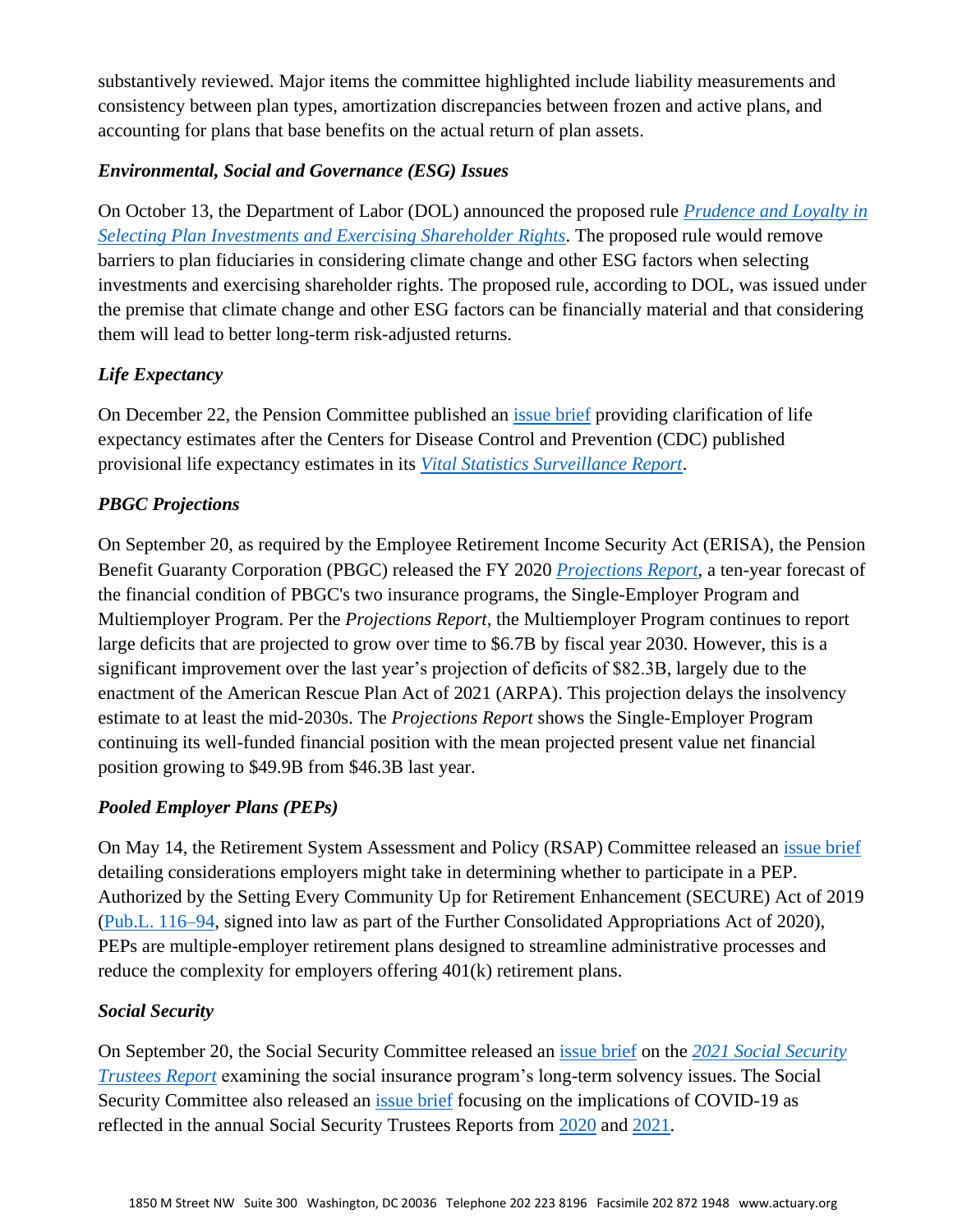On January 18, 2022, the Office of the Chief Actuary of the Social Security Administration (SSA) released the *[Summary of Provisions that Would Change the Social Security Program](https://www.ssa.gov/oact/solvency/provisions/summary.pdf)*, describing the impact of certain policy proposals on Social Security Trust Fund solvency. The publication includes cost estimates for a range of policy options which would address fund solvency and other issues related to Social Security benefits and financing.

## *Social Security Individual Equity/Social Adequacy*

On May 12, the Social Security Committee released a [monograph](https://www.actuary.org/sites/default/files/2021-03/IESA.monograph.3.11.21.pdf) and an [issue brief](https://www.actuary.org/sites/default/files/2021-03/IESA.IB_.3.11.21.pdf) on the manner in which the principles of individual equity, basing a covered worker's benefit on the accumulated value of their contributions, and social adequacy, basing a covered worker's benefit on their deemed financial need, apply to social security reform options. Both documents compare three different Social Security reform proposals using individual equity and social adequacy and provide details on each of them while examining the data used in the illustrations.

## *Special Financial Assistance Program*

On March 11, President Biden signed the American Rescue Plan Act (ARPA) of 2021 [\(Pub L. No.](https://www.congress.gov/117/plaws/publ2/PLAW-117publ2.pdf)  [117-2\)](https://www.congress.gov/117/plaws/publ2/PLAW-117publ2.pdf). Among other provisions, ARPA authorizes the PBGC to implement the Special Financial Assistance (SFA) Program. Launched on July 9, the SFA Program extends the solvency of certain financially troubled multiemployer plans by providing them with one-time payments so they can continue to pay all benefits and expenses through 2051. On July 9, the PBGC issued an [interim final](https://www.govinfo.gov/content/pkg/FR-2021-07-12/pdf/2021-14696.pdf)  [rule](https://www.govinfo.gov/content/pkg/FR-2021-07-12/pdf/2021-14696.pdf) (published in Federal Register on July 12) implementing the SFA program, clarifying the calculation and amount of SFAs, and the order in which eligible plans will be permitted to file SFA applications. The Internal Revenue Service issued the corresponding guidance in [Notice 2021-38](https://www.irs.gov/pub/irs-drop/n-21-38.pdf) on requirements for sponsors of multiemployer pension plans.

On August 11, the Multiemployer Plans Committee submitted a [comment letter](https://www.actuary.org/sites/default/files/2021-08/ARPA_IFR_SFA_Comments_PBGC_Academy_of_Actuaries_MEPC.pdf) to PBGC regarding its [Interim Final Rule](https://www.govinfo.gov/content/pkg/FR-2021-07-12/pdf/2021-14696.pdf) on Special Financial Assistance pursuant to ARPA.

## **Risk Management and Financial Reporting Issues**

## *Big Data and Consumer Impacts*

The Data Science and Analytics Committee (DSAC) released a major issue paper, *[Big Data and](https://www.actuary.org/sites/default/files/2021-11/BigData_and_Algorithms_in_Actuarial_Modeling_and_Consumer_Impacts.pdf)  [Algorithms in Actuarial Modeling and Consumer Impacts](https://www.actuary.org/sites/default/files/2021-11/BigData_and_Algorithms_in_Actuarial_Modeling_and_Consumer_Impacts.pdf)*. The paper outlines how developments in big data and artificial intelligence (AI) may impact insurance offerings and their oversight. It also informs actuaries, regulators, legislators, and other interested stakeholders on the evolving impacts of big data and AI technologies on the oversight, accessibility, and sustainability of insurance since the publication of the *[Big Data and the Role of the Actuary](https://www.actuary.org/sites/default/files/files/publications/BigDataAndTheRoleOfTheActuary.pdf)* monograph in June 2018.

On June 30, DSAC submitted [comments](https://www.actuary.org/sites/default/files/2021-06/DSAC_Comments_AI_06302021_0.pdf) in response to a joint request for information and comment from several federal agencies regarding financial institutions' use of AI and machine learning. The letter provides actuarial insights into the use of AI in the insurance sector.

## *Climate Change*

On June 23, the Climate-Related Financial Disclosures Work Group and the Actuaries Climate Index/Actuaries Climate Risk Index Work Group submitted [comments](https://www.actuary.org/sites/default/files/2021-06/AAA_Joint_Climate_Letter_NYS_DFS_062321.pdf) to the New York State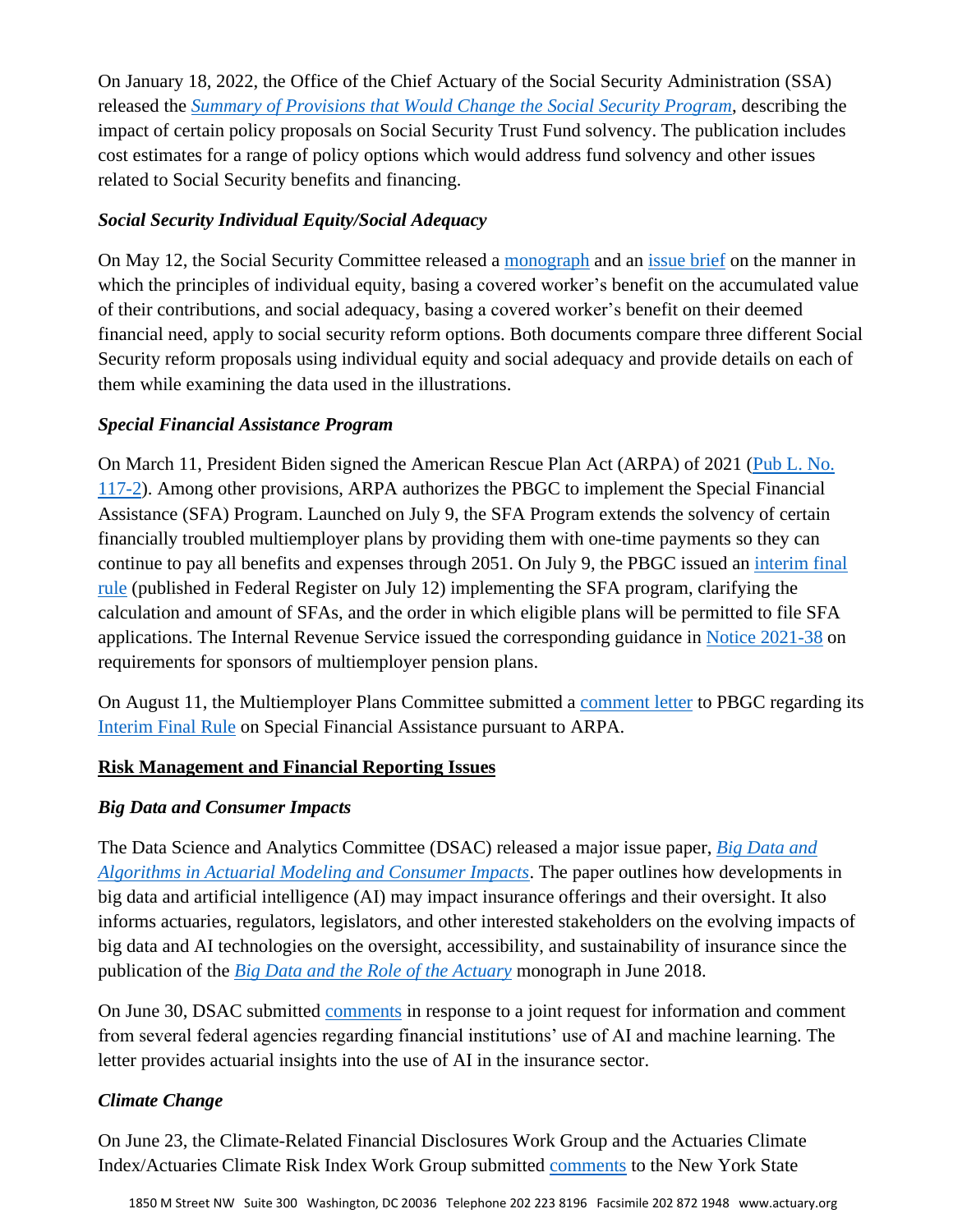Department of Financial Services regarding its *[Proposed Guidance for New York Domestic Insurers](https://us.eversheds-sutherland.com/portalresource/proposed_ins_climate_guidance_2021_public_comment_1.pdf)  [on Managing the Financial Risks from Climate Change](https://us.eversheds-sutherland.com/portalresource/proposed_ins_climate_guidance_2021_public_comment_1.pdf)*. On June 11, the Climate-Related Financial Disclosures Work Group and the Actuaries Climate Index/Actuaries Climate Risk Index Work Group also submitted joint [comments](https://www.actuary.org/sites/default/files/2021-06/AAA_Joint_Letter_to_SEC_Climate_Risks_061121.pdf) to the Securities and Exchange Commission following the agency's [request](https://www.sec.gov/news/public-statement/lee-climate-change-disclosures) for public input on climate change disclosures.

## *Federal Insurance Office (FIO)*

In June, the FIO released a report, *[Study of Small Insurer Competitiveness in the Terrorism Risk](https://home.treasury.gov/system/files/311/2021TRIPSmallInsurerReportJune2021.pdf)  [Insurance Marketplace](https://home.treasury.gov/system/files/311/2021TRIPSmallInsurerReportJune2021.pdf)*. Per the Terrorism Risk Insurance Program Reauthorization Act of 2015 [\(Pub.](https://www.govinfo.gov/content/pkg/BILLS-114hr26enr/html/BILLS-114hr26enr.htm)  [L. 114-1, 129 Stat. 3\)](https://www.govinfo.gov/content/pkg/BILLS-114hr26enr/html/BILLS-114hr26enr.htm) the Secretary of the Treasury is required to conduct a study of small insurers participating in the Terrorism Risk Insurance Program and identify any competitive challenges small insurers face in the terrorism risk insurance marketplace.

Among other items, the study must identify:

- Changes to the market share, premium volume, and policyholder surplus of small insurers relative to large insurers;
- How the property and casualty insurance market for terrorism risk differs between small and large insurers, and whether such a difference exists within other perils;
- The impact of the Program's mandatory availability requirement on small insurers; and
- The effect of increasing the Program Trigger on small insurers.

In September, the FIO released its *[Annual Report on the Insurance Industry](https://home.treasury.gov/system/files/311/FIO-2021-Annual-Report-Insurance-Industry.pdf)*, providing an overview of the FIO's statutory authorities and responsibilities, and summarizing its key activities since last year's report. The report also provides a discussion and analysis of the insurance industry's financial performance in calendar year 2020, its financial condition as of December 31, 2020, and insuranceindustry-analysis through the first half of 2021.

The report also provides additional pandemic-related updates, addresses work on climate change and cyber insurance, and concludes with a discussion of international developments, including at the International Association of Insurance Supervisors (IAIS) and with respect to the covered agreements.

## *Financial Stability Oversight Council (FSOC)*

The FSOC published its *[2021 Annual Report](https://home.treasury.gov/system/files/261/FSOC2021AnnualReport.pdf)*, providing an overview of the FSOC's activities, as well as describing significant financial market and regulatory developments over the past year, including insurance and accounting regulations and standards. The report focused on the recovery from and continued financial vulnerabilities of COVID-19, the financial condition of households and businesses, and asset valuation pressures amidst an improvement in the macroeconomic outlook and low interest rates.

In 2021, the FSOC identified a set of priorities for addressing risks and vulnerabilities in the U.S. financial system. The first is climate change and the prevalence of climate-related financial risks as an emerging threat to U.S. and global financial stability. On October 21, the FSOC issued a *[Report on](https://home.treasury.gov/system/files/261/FSOC-Climate-Report.pdf)  [Climate-Related Financial Risk](https://home.treasury.gov/system/files/261/FSOC-Climate-Report.pdf)* that identified steps the FSOC and financial regulators can take to promote the resilience of the financial system to climate-related financial risks.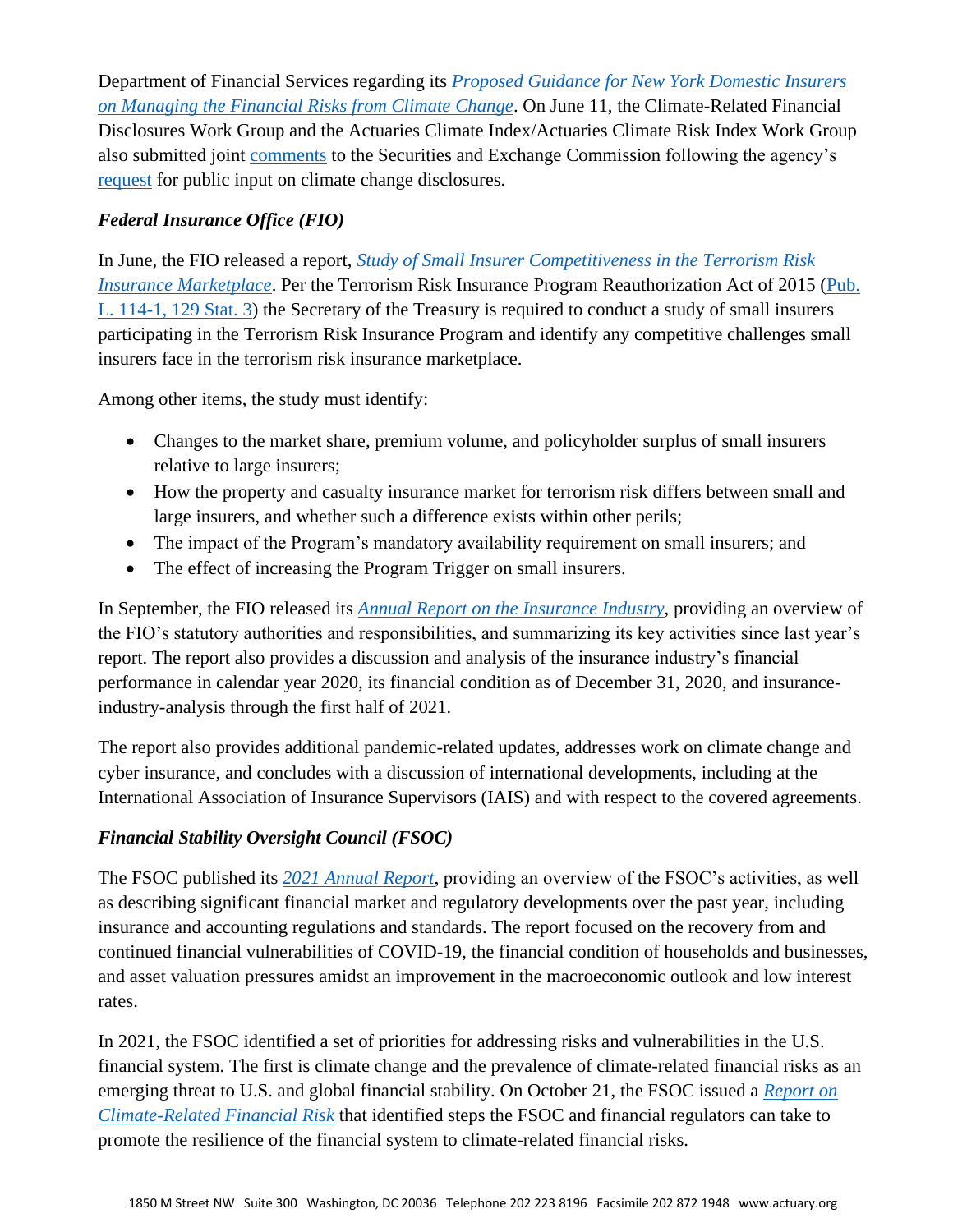Another priority of the FSOC is addressing vulnerabilities in nonbank financial intermediation. Specifically, the potential for liquidation pressures to be amplified by financial vehicles like prime money market funds and open-end mutual funds. The FSOC's third priority moving into the new year is the resiliency of the U.S. Treasury market, specifically in the context of avoiding the Treasury market liquidity deterioration that occurred in March 2020 at the outset of the COVID-19 pandemic.

## *Insurance Capital Standard (ICS)*

On January 15, the former Solvency Committee submitted comments to FIO regarding its *[Study on the](https://www.govinfo.gov/content/pkg/FR-2020-10-09/pdf/2020-22384.pdf)  [Insurance Capital Standard \(ICS\)](https://www.govinfo.gov/content/pkg/FR-2020-10-09/pdf/2020-22384.pdf)*. The comments cover the effect of the ICS on the insurance market in the United States, the potential of the ICS to create regulatory capital arbitrage opportunities, and the type of information typically considered when evaluating the impact of ICS implementation on various business lines.

## *International Accounting Standards Board (IASB)*

On November 26, the IASB released [proposed amendments](https://www.ifrs.org/content/dam/ifrs/project/supplier-finance-arrangements/ed-2021-10-sfa.pdf) to IAS 7 and IFRS 7 for public comment; proposed changes in disclosure requirements intended to enhance the transparency of supplier finance arrangements and their effects on a company's liabilities and cash flows. The IASB put forth these proposed amendments after receiving feedback from industry professionals suggesting that the information an entity is required to provide about this form of financing does not meet user information needs. Comments are due to the IASB by March 28, 2022.

## *International Monetary Fund (IMF)*

On October 4, the IMF released its *[2021 Annual Report](https://www.imf.org/external/pubs/ft/ar/2021/eng/downloads/imf-annual-report-2021.pdf)*, which provides an overview of the IMF's key roles in monitoring major factors affecting financial stability on an international level. The report also identifies new risks that have emerged as a result of unregulated portions of the financial system, and examines the results of its economic surveillance of international financial activity on a regional basis. Much of the analysis of the report assesses current accounting and financial reporting standards used across global markets and financial institutions.

## *Office of Financial Research (OFR)*

On November 17, the OFR published its *[2021 Annual Report to Congress](https://www.financialresearch.gov/annual-reports/files/OFR-Annual-Report-2021.pdf)*, describing key research findings and highlighting priorities for 2022. Overall, the report found that while the economy rebounded, and volatility caused by the pandemic subsided, monetary policy, inflation, and cyberattacks could heighten systemic risk. Among other items, key findings from the report include:

- Macroeconomic uncertainty remains regarding the continuing impact of the virus and the pattern of inflation;
- Credit risk is a concern due to high debt burdens in some sectors that could worsen;
- Near-term market risks appear contained by the supportive nature of fiscal and monetary policies, solid corporate earnings, and risk-free rates at historically low levels; and
- The level of contagion risk for banks has reverted to more normal levels. However, vulnerabilities persist in connection with the central clearing process, resulting in potential sources of contagion risk.

\_\_\_\_\_\_\_\_\_\_\_\_\_\_\_\_\_\_\_\_\_\_\_\_\_\_\_\_\_\_\_\_\_\_\_\_\_\_\_\_\_\_\_\_\_\_\_\_\_\_\_\_\_\_\_\_\_\_\_\_\_\_\_\_\_\_\_\_\_\_\_\_\_\_\_\_\_\_